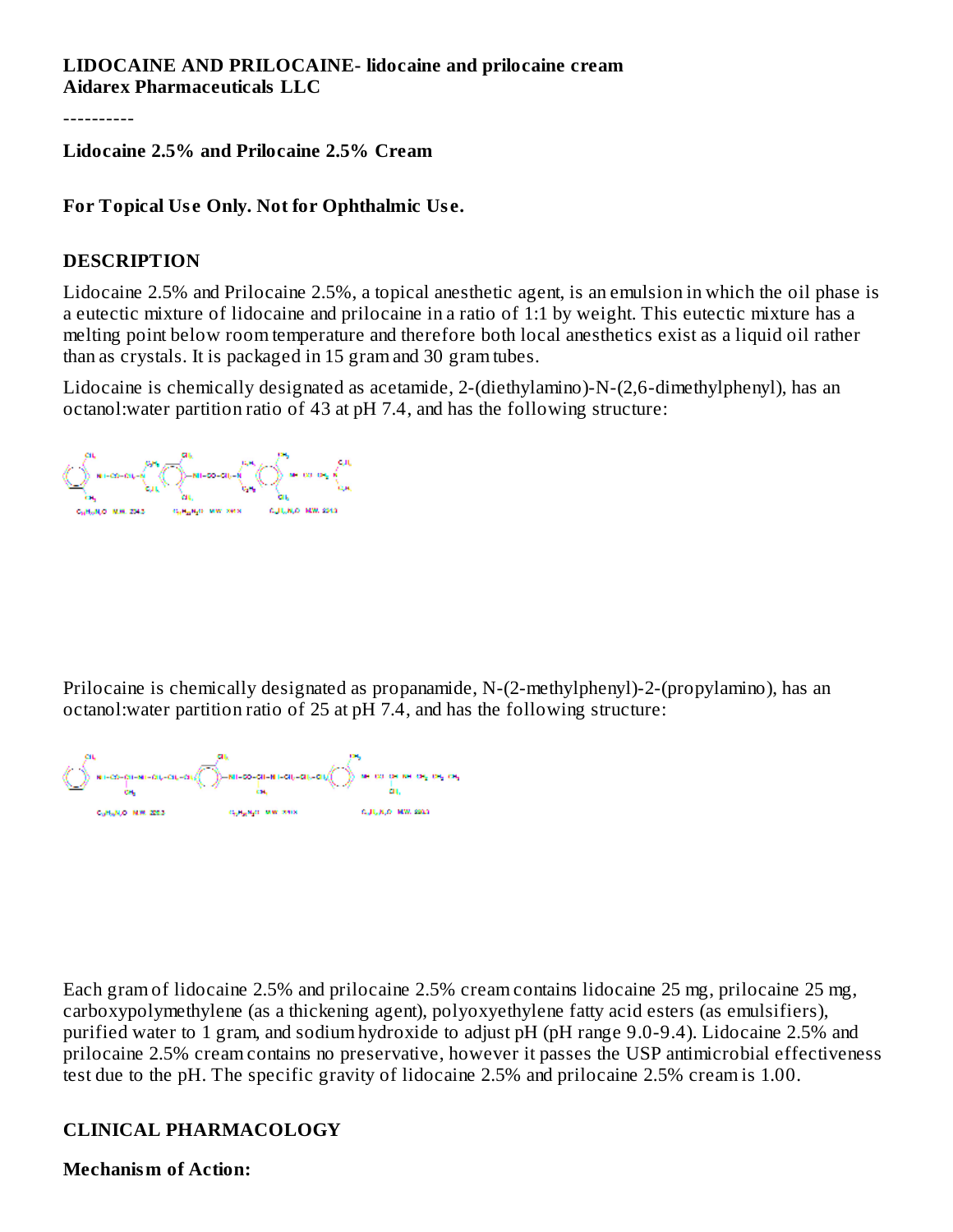Lidocaine 2.5% and prilocaine 2.5% cream, applied to intact skin under occlusive dressing, provides dermal analgesia by the release of lidocaine and prilocaine from the cream into the epidermal and dermal layers of the skin and by the accumulation of lidocaine and prilocaine in the vicinity of dermal pain receptors and nerve endings. Lidocaine and prilocaine are amide-type local anesthetic agents. Both lidocaine and prilocaine stabilize neuronal membranes by inhibiting the ionic fluxes required for the initiation and conduction of impulses, thereby effecting local anesthetic action.

The onset, depth and duration of dermal analgesia on intact skin provided by lidocaine 2.5% and prilocaine 2.5% cream depend primarily on the duration of application. To provide sufficient analgesia for clinical procedures such as intravenous catheter placement and venipuncture, lidocaine 2.5% and prilocaine 2.5% cream should be applied under an occlusive dressing for at least 1 hour. To provide dermal analgesia for clinical procedures such as split skin graft harvesting, lidocaine 2.5% and prilocaine 2.5% cream should be applied under occlusive dressing for at least 2 hours. Satisfactory dermal analgesia is achieved 1 hour after application, reaches maximum at 2 to 3 hours, and persists for 1 to 2 hours after removal. Absorption from the genital mucosa is more rapid and onset time is shorter (5 to 10 minutes) than after application to intact skin. After a 5 to 10 minute application of lidocaine 2.5% and prilocaine 2.5% cream to female genital mucosa, the average duration of effective analgesia to an argon laser stimulus (which produced a sharp, pricking pain) was 15 to 20 minutes (individual variations in the range of 5 to 45 minutes).

Dermal application of lidocaine 2.5% and prilocaine 2.5% cream may cause a transient, local blanching followed by a transient, local redness or erythema.

#### **Pharmacokinetics:**

Lidocaine 2.5% and prilocaine 2.5% cream is a eutectic mixture of lidocaine 2.5% and prilocaine 2.5% formulated as an oil in water emulsion. In this eutectic mixture, both anesthetics are liquid at room temperature (see DESCRIPTION) and the penetration and subsequent systemic absorption of both prilocaine and lidocaine are enhanced over that which would be seen if each component in crystalline form was applied separately as a 2.5% topical cream.

*Absorption:* The amount of lidocaine and prilocaine systemically absorbed from lidocaine 2.5% and prilocaine 2.5% cream is directly related to both the duration of application and to the area over which it is applied. In two pharmacokinetic studies, 60 g of lidocaine 2.5% and prilocaine 2.5% cream (1.5 g lidocaine and 1.5 g prilocaine) was applied to  $400 \text{ cm}^2$  of intact skin on the lateral thigh and then covered by an occlusive dressing. The subjects were then randomized such that one-half of the subjects had the occlusive dressing and residual cream removed after 3 hours, while the remainder left the dressing in place for 24 hours. The results from these studies are summarized below.

| <b>Lidocaine 2.5% and Prilocaine</b><br>$2.5\%$ Cream (g) | Area<br>$\text{cm}^2$ | on<br>(hrs) | Time Drug Content Absorbed C <sub>max</sub><br>(mg) | (mg) | $(\mu g/mL)$ | $T_{max}$<br>(hr) |  |
|-----------------------------------------------------------|-----------------------|-------------|-----------------------------------------------------|------|--------------|-------------------|--|
| 60                                                        | 400                   | 3           | lidocaine<br>1500                                   | 54   | 0.12         | 4                 |  |
|                                                           |                       |             | prilocaine<br>1500                                  | 92   | 0.07         | 4                 |  |
| 60                                                        | 400                   | $24*$       | lidocaine                                           | 243  | 0.28         | 10                |  |

#### **Table 1 Absorption of Lidocaine and Prilocaine from Lidocaine 2.5% and Prilocaine 2.5% cream: Normal Volunteers (N=16)**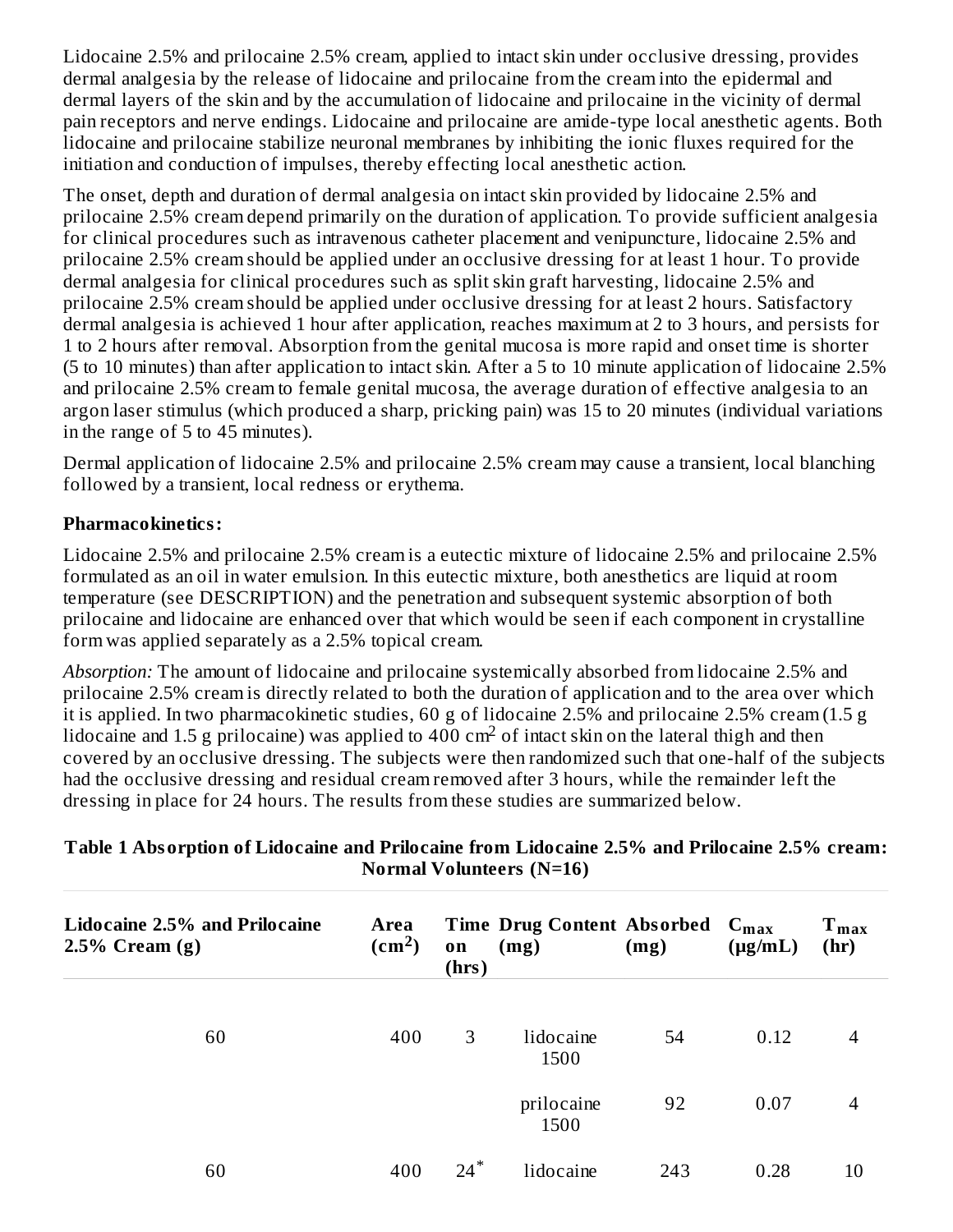| 1500               |     |      |    |
|--------------------|-----|------|----|
| prilocaine<br>1500 | 503 | 0.14 | 10 |
|                    |     |      |    |

\* Maximum recommended duration of exposure is 4 hours.

When 60 g of lidocaine 2.5% and prilocaine 2.5% cream was applied over 400 cm<sup>2</sup> for 24 hours, peak blood levels of lidocaine are approximately 1/20 the systemic toxic level. Likewise, the maximum prilocaine level is about 1/36 the toxic level. In a pharmacokinetic study, lidocaine 2.5% and prilocaine 2.5% cream was applied to penile skin in 20 adult male patients in doses ranging from 0.5 g to 3.3 g for 15 minutes. Plasma concentrations of lidocaine and prilocaine following lidocaine 2.5% and prilocaine 2.5% cream application in this study were consistently low (2.5-16 ng/mL for lidocaine and 2.5-7 ng/mL for prilocaine). The application of lidocaine 2.5% and prilocaine 2.5% cream to broken or inflamed skin, or to 2,000 cm<sup>2</sup> or more of skin where more of both anesthetics are absorbed, could result in higher plasma levels that could, in susceptible individuals, produce a systemic pharmacologic response.

The absorption of lidocaine 2.5% and prilocaine 2.5% cream applied to genital mucous membranes was studied in two open-label clinical trials. Twenty-nine patients received 10 g of lidocaine 2.5% and prilocaine 2.5% cream applied for 10 to 60 minutes in the vaginal fornices. Plasma concentrations of lidocaine and prilocaine following lidocaine 2.5% and prilocaine 2.5% cream application in these studies ranged from 148 to 641 ng/mL for lidocaine and 40 to 346 ng/mL for prilocaine and time to reach maximum concentration (t<sub>max</sub>) ranged from 21 to 125 minutes for lidocaine and from 21 to 95 minutes for prilocaine. These levels are well below the concentrations anticipated to give rise to systemic toxicity (approximately 5000 ng/mL for lidocaine and prilocaine).

*Distribution:* When each drug is administered intravenously, the steady-state volume of distribution is 1.1 to 2.1 L/kg (mean 1.5,  $\pm$ 0.3 SD, n=13) for lidocaine and is 0.7 to 4.4 L/kg (mean 2.6,  $\pm$  1.3 SD, n=13) for prilocaine. The larger distribution volume for prilocaine produces the lower plasma concentrations of prilocaine observed when equal amounts of prilocaine and lidocaine are administered. At concentrations produced by application of lidocaine 2.5% and prilocaine 2.5% cream, lidocaine is approximately 70% bound to plasma proteins, primarily alpha-1-acid glycoprotein. At much higher plasma concentrations (1 to 4 *µ*g/mL of free base) the plasma protein binding of lidocaine is concentration dependent. Prilocaine is 55% bound to plasma proteins. Both lidocaine and prilocaine cross the placental and blood brain barrier, presumably by passive diffusion.

*Metabolism:* It is not known if lidocaine or prilocaine are metabolized in the skin. Lidocaine is metabolized rapidly by the liver to a number of metabolites including monoethylglycinexylidide (MEGX) and glycinexylidide (GX), both of which have pharmacologic activity similar to, but less potent than that of lidocaine. The metabolite, 2,6-xylidine, has unknown pharmacologic activity. Following intravenous administration, MEGX and GX concentrations in serum range from 11 to 36% and from 5 to 11% of lidocaine concentrations, respectively. Prilocaine is metabolized in both the liver and kidneys by amidases to various metabolites including *ortho*-toluidine and N-n-propylalanine. It is not metabolized by plasma esterases. The *ortho*-toluidine metabolite has been shown to be carcinogenic in several animal models (see Carcinogenesis subsection of PRECAUTIONS). In addition, *ortho*-toluidine can produce methemoglobinemia following systemic doses of prilocaine approximating 8 mg/kg (see ADVERSE REACTIONS). Very young patients, patients with glucose-6-phosphate dehydrogenase deficiencies and patients taking oxidizing drugs such as antimalarials and sulfonamides are more susceptible to methemoglobinemia (see Methemoglobinemia subsection of PRECAUTIONS).

*Elimination:-* The terminal elimination half-life of lidocaine from the plasma following IV administration is approximately 65 to 150 minutes (mean 110, ±24 SD, n=13). More than 98% of an absorbed dose of lidocaine can be recovered in the urine as metabolites or parent drug. The systemic clearance is 10 to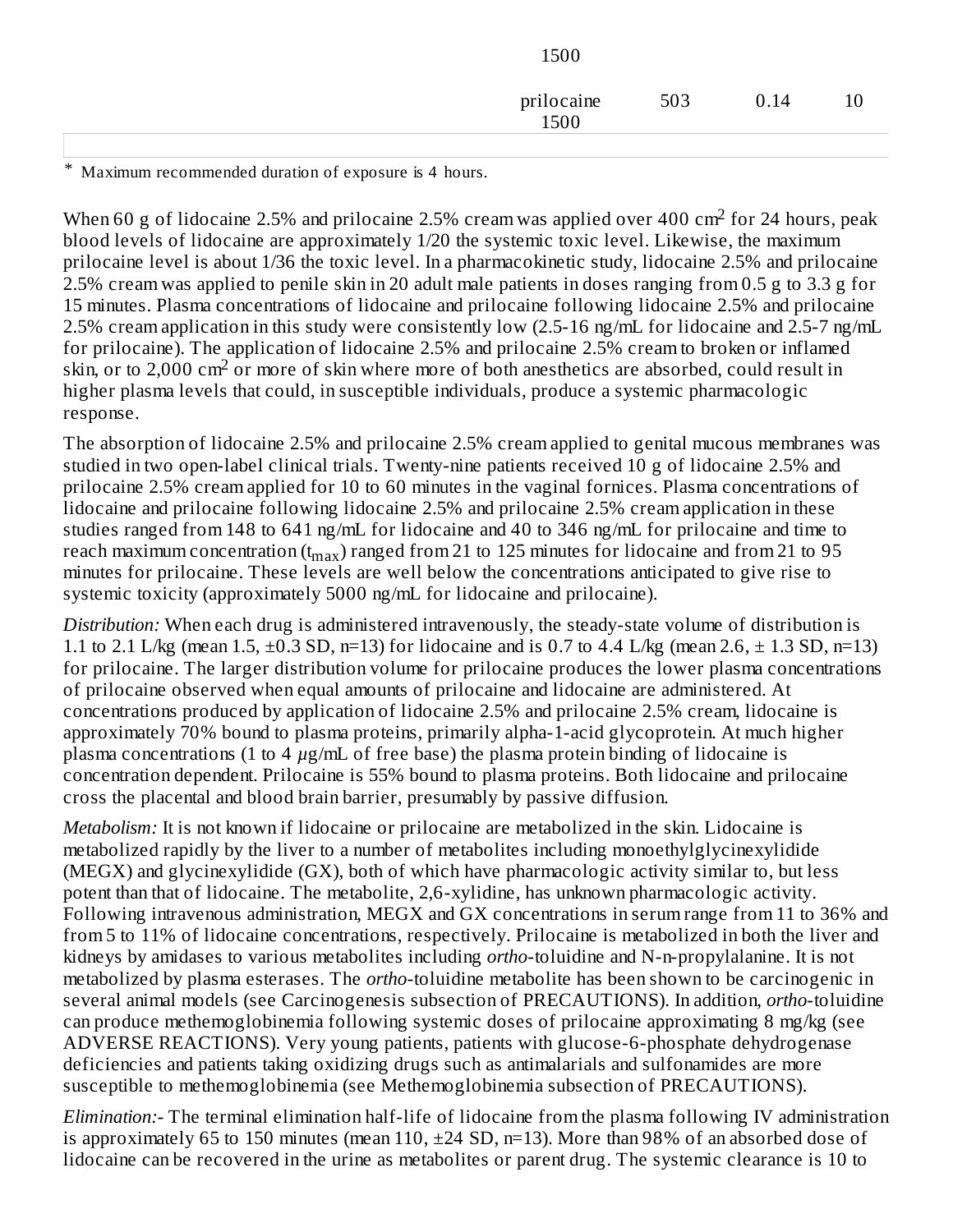20 mL/min/kg (mean 13, ±3 SD, n=13). The elimination half-life of prilocaine is approximately 10 to 150 minutes (mean 70, ±48 SD, n=13). The systemic clearance is 18 to 64 mL/min/kg (mean 38, ±15 SD, n=13). During intravenous studies, the elimination half-life of lidocaine was statistically significantly longer in elderly patients (2.5 hours) than in younger patients (1.5 hours). No studies are available on the intravenous pharmacokinetics of prilocaine in elderly patients.

*Pediatrics:* Some pharmacokinetic (PK) data are available in infants (1 month to <2 years old) and children (2 to <12 years old). One PK study was conducted in 9 full-term neonates (mean age: 7 days and mean gestational age: 38.8 weeks). The study results show that neonates had comparable plasma lidocaine and prilocaine concentrations and blood methemoglobin concentrations as those found in previous pediatric PK studies and clinical trials. There was a tendency towards an increase in methemoglobin formation. However, due to assay limitations and very little amount of blood that could be collected from neonates, large variations in the above reported concentrations were found.

*Special Populations:* No specific PK studies were conducted. The half-life may be increased in cardiac or hepatic dysfunction. Prilocaine's half-life also may be increased in hepatic or renal dysfunction since both of these organs are involved in prilocaine metabolism.

# **Clinical Studies**

Lidocaine 2.5% and prilocaine 2.5% cream application in adults prior to IV cannulation or venipuncture was studied in 200 patients in four clinical studies in Europe. Application for at least 1 hour provided significantly more dermal analgesia than placebo cream or ethyl chloride. Lidocaine 2.5% and prilocaine 2.5% cream was comparable to subcutaneous lidocaine, but was less efficacious than intradermal lidocaine. Most patients found lidocaine 2.5% and prilocaine 2.5% cream treatment preferable to lidocaine infiltration or ethyl chloride spray.

Lidocaine 2.5% and prilocaine 2.5% cream was compared with 0.5% lidocaine infiltration prior to skin graft harvesting in one open label study in 80 adult patients in England. Application of lidocaine 2.5% and prilocaine 2.5% cream for 2 to 5 hours provided dermal analgesia comparable to lidocaine infiltration.

Lidocaine 2.5% and prilocaine 2.5% cream application in children was studied in seven non-US studies (320 patients) and one US study (100 patients). In controlled studies, application of lidocaine 2.5% and prilocaine 2.5% cream for at least 1 hour with or without presurgical medication prior to needle insertion provided significantly more pain reduction than placebo. In children under the age of seven years, lidocaine 2.5% and prilocaine 2.5% cream was less effective than in older children or adults.

Lidocaine 2.5% and prilocaine 2.5% cream was compared with placebo in the laser treatment of facial port-wine stains in 72 pediatric patients (ages 5−16). Lidocaine 2.5% and prilocaine 2.5% cream was effective in providing pain relief during laser treatment.

Lidocaine 2.5% and prilocaine 2.5% cream alone was compared with lidocaine 2.5% and prilocaine 2.5% cream followed by lidocaine infiltration and lidocaine infiltration alone prior to cryotherapy for the removal of male genital warts. The data from 121 patients demonstrated that lidocaine 2.5% and prilocaine 2.5% cream was not effective as a sole anesthetic agent in managing the pain from the surgical procedure. The administration of lidocaine 2.5% and prilocaine 2.5% cream prior to lidocaine infiltration provided significant relief of discomfort associated with local anesthetic infiltration and thus was effective in the overall reduction of pain from the procedure only when used in conjunction with local anesthetic infiltration of lidocaine.

Lidocaine 2.5% and prilocaine 2.5% cream was studied in 105 full term neonates (gestational age: 37 weeks) for blood drawing and circumcision procedures. When considering the use of lidocaine 2.5% and prilocaine 2.5% cream in neonates, the primary concerns are the systemic absorption of the active ingredients and the subsequent formation of methemoglobin. In clinical studies performed in neonates, the plasma levels of lidocaine, prilocaine, and methemoglobin were not reported in a range expected to cause clinical symptoms.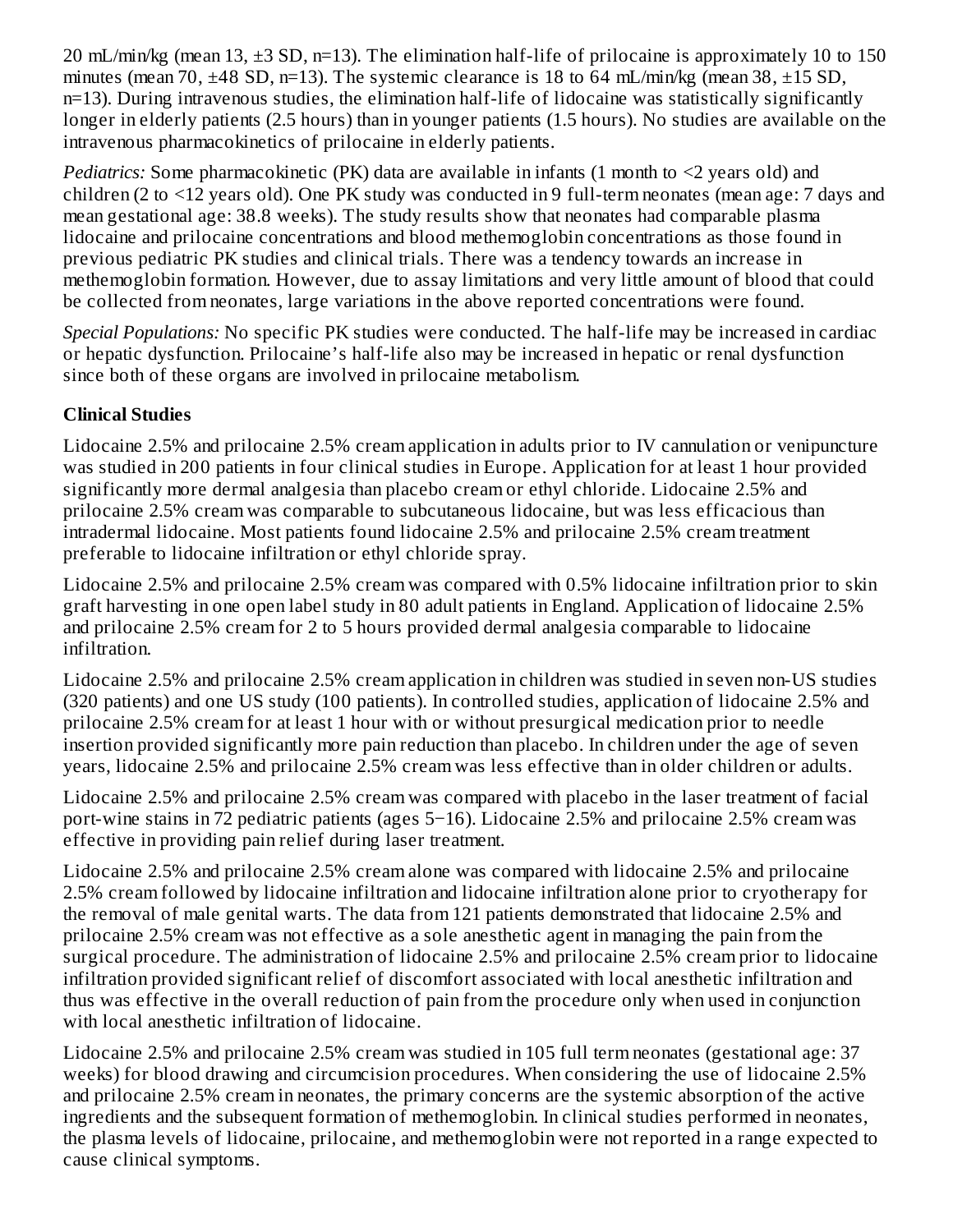Local dermal effects associated with lidocaine 2.5% and prilocaine 2.5% cream application in these studies on intact skin included paleness, redness and edema and were transient in nature (see ADVERSE REACTIONS).

The application of lidocaine 2.5% and prilocaine 2.5% cream on genital mucous membranes for minor, superficial surgical procedures (eg, removal of condylomata acuminata) was studied in 80 patients in a placebo-controlled clinical trial (60 patients received lidocaine 2.5% and prilocaine 2.5% cream and 20 patients received placebo). Lidocaine 2.5% and prilocaine 2.5% cream (5 to 10 g) applied between 1 and 75 minutes before surgery, with a median time of 15 minutes, provided effective local anesthesia for minor superficial surgical procedures. The greatest extent of analgesia, as measured by VAS scores, was attained after 5 to 15 minutes' application. The application of lidocaine 2.5% and prilocaine 2.5% cream to genital mucous membranes as pretreatment for local anesthetic infiltration was studied in a double-blind, placebo-controlled study in 44 female patients (21 patients received lidocaine 2.5% and prilocaine 2.5% cream and 23 patients received placebo) scheduled for infiltration prior to a surgical procedure of the external vulva or genital mucosa. Lidocaine 2.5% and prilocaine 2.5% cream applied to the genital mucous membranes for 5 to 10 minutes resulted in adequate topical anesthesia for local anesthetic injection.

#### **Individualization of Dos e**

The dose of lidocaine 2.5% and prilocaine 2.5% cream that provides effective analgesia depends on the duration of the application over the treated area.

All pharmacokinetic and clinical studies employed a thick layer of lidocaine 2.5% and prilocaine 2.5% cream (1–2 g/10 cm<sup>2</sup>). The duration of application prior to venipuncture was 1 hour. The duration of application prior to taking split thickness skin grafts was 2 hours. A thinner application has not been studied and may result in less complete analgesia or a shorter duration of adequate analgesia.

The systemic absorption of lidocaine and prilocaine is a side effect of the desired local effect. The amount of drug absorbed depends on surface area and duration of application. The systemic blood levels depend on the amount absorbed and patient size (weight) and the rate of systemic drug elimination. Long duration of application, large treatment area, small patients, or impaired elimination may result in high blood levels. The systemic blood levels are typically a small fraction (1/20 to 1/36) of the blood levels that produce toxicity. Table 2 below gives maximum recommended doses, application areas, and application times for infants and children.

#### **Table 2 LIDOCAINE 2.5% AND PRILOCAINE 2.5% CREAM MAXIMUM RECOMMENDED DOSE, APPLICATION AREA, AND APPLICATION TIME BY AGE AND WEIGHT \***

| Age and Body Weight Maximum Total Dose of lidocaine 2.5%<br><b>Requirements</b><br>and prilocaine 2.5% cream |     | Maximum<br><b>Application</b><br>Area <sup>†</sup> | Maximum<br><b>Application</b><br>Time |  |  |
|--------------------------------------------------------------------------------------------------------------|-----|----------------------------------------------------|---------------------------------------|--|--|
| 0 up to 3 months or $\leq$ 5<br>kg                                                                           | 1 g | $10 \text{ cm}^2$                                  | 1 hour                                |  |  |
| 3 up to 12 months and $>$<br>$5$ kg                                                                          | 2g  | $20 \text{ cm}^2$                                  | 4 hours                               |  |  |
| 1 to 6 years and $> 10$                                                                                      | 10g | 100 cm <sup>2</sup>                                | 4 hours                               |  |  |

#### For Infants and Children Based on Application to Intact Skin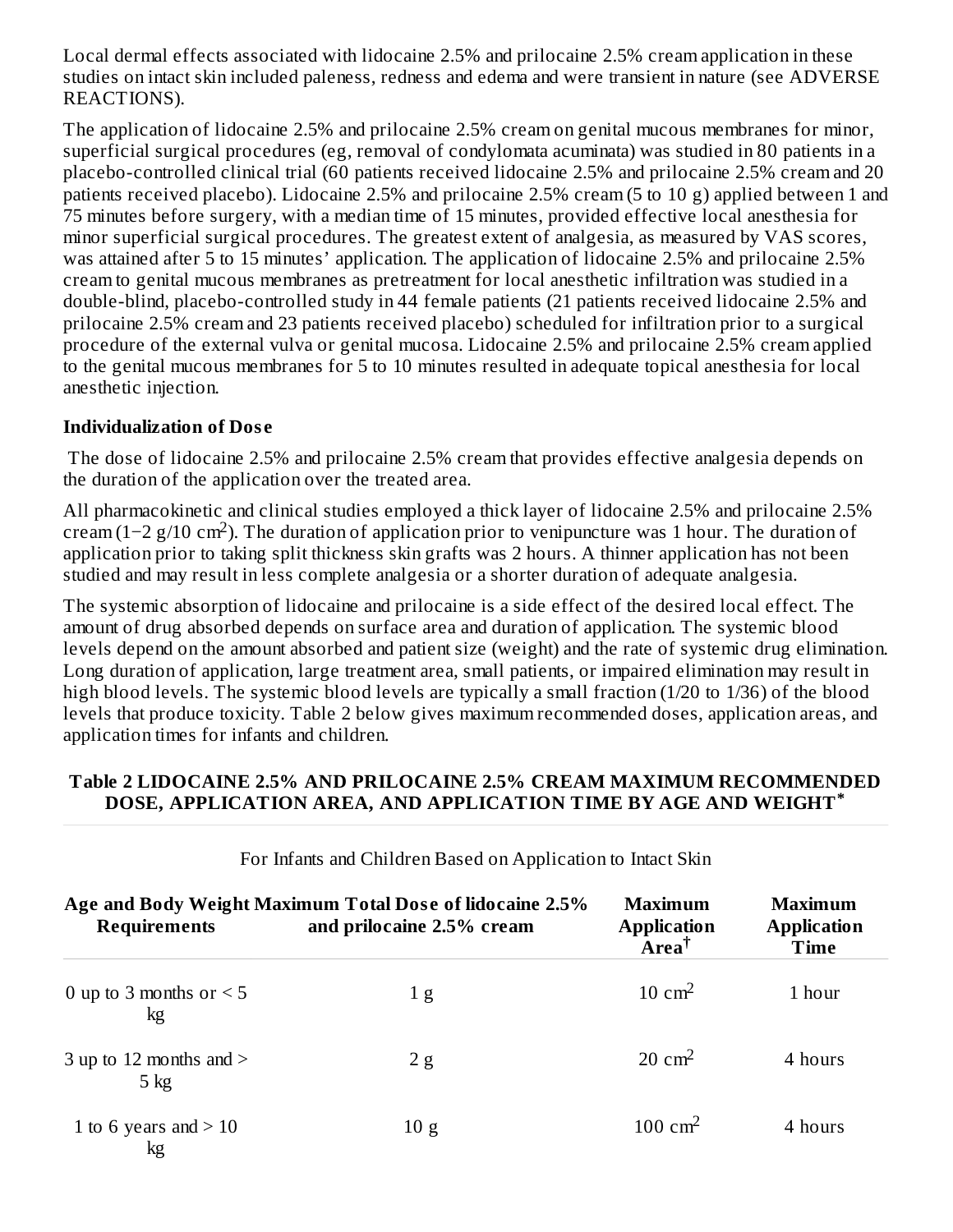\* These are broad guidelines for avoiding systemic toxicity in applying lidocaine 2.5% and prilocaine 2.5% cream to patients with normal intact skin and with normal renal and hepatic function.

 $20 g$  200 cm<sup>2</sup> 4 hours

† For more individualized calculation of how much lidocaine and prilocaine may be absorbed, physicians can use the following estimates of lidocaine and prilocaine absorption for children and adults: The estimated mean ( $\pm$ SD) absorption of lidocaine is 0.045 ( $\pm$ 0.016) mg/cm<sup>2</sup>/hr.

The estimated mean  $(\pm SD)$  absorption of prilocaine is 0.077 ( $\pm$ 0.036) mg/cm<sup>2</sup>/hr.

An I.V. antiarrhythmic dose of lidocaine is 1 mg/kg (70 mg/70 kg) and gives a blood level of about 1*µ*g/mL. Toxicity would be expected at blood levels above 5 *µ*g/mL. Smaller areas of treatment are recommended in a debilitated patient, a small child or a patient with impaired elimination. Decreasing the duration of application is likely to decrease the analgesic effect.

## **INDICATIONS AND USAGE**

Lidocaine 2.5% and prilocaine 2.5% cream (a eutectic mixture of lidocaine 2.5% and prilocaine 2.5%) is indicated as a topical anesthetic for use on:

- **normal intact skin** for local analgesia.
- $\bullet$ **genital mucous membranes** for superficial minor surgery and as pretreatment for infiltration anesthesia.

Lidocaine 2.5% and prilocaine 2.5% cream is not recommended in any clinical situation when penetration or migration beyond the tympanic membrane into the middle ear is possible because of the ototoxic effects observed in animal studies (see WARNINGS).

## **CONTRAINDICATIONS**

lidocaine 2.5% and prilocaine 2.5% cream (lidocaine 2.5% and prilocaine 2.5%) is contraindicated in patients with a known history of sensitivity to local anesthetics of the amide type or to any other component of the product.

## **WARNINGS**

Application of lidocaine 2.5% and prilocaine 2.5% cream to larger areas or for longer times than those recommended could result in sufficient absorption of lidocaine and prilocaine resulting in serious adverse effects (see Individualization of Dose).

Patients treated with class III anti-arrhythmic drugs (eg, amiodarone, bretylium, sotalol, dofetilide) should be under close surveillance and ECG monitoring considered, because cardiac effects may be additive.

Studies in laboratory animals (guinea pigs) have shown that lidocaine 2.5% and prilocaine 2.5% cream has an ototoxic effect when instilled into the middle ear. In these same studies, animals exposed to lidocaine 2.5% and prilocaine 2.5% cream only in the external auditory canal, showed no abnormality. lidocaine 2.5% and prilocaine 2.5% cream should not be used in any clinical situation when its penetration or migration beyond the tympanic membrane into the middle ear is possible.

## **Methemoglobinemia**

Lidocaine 2.5% and prilocaine 2.5% cream should not be used in those rare patients with congenital or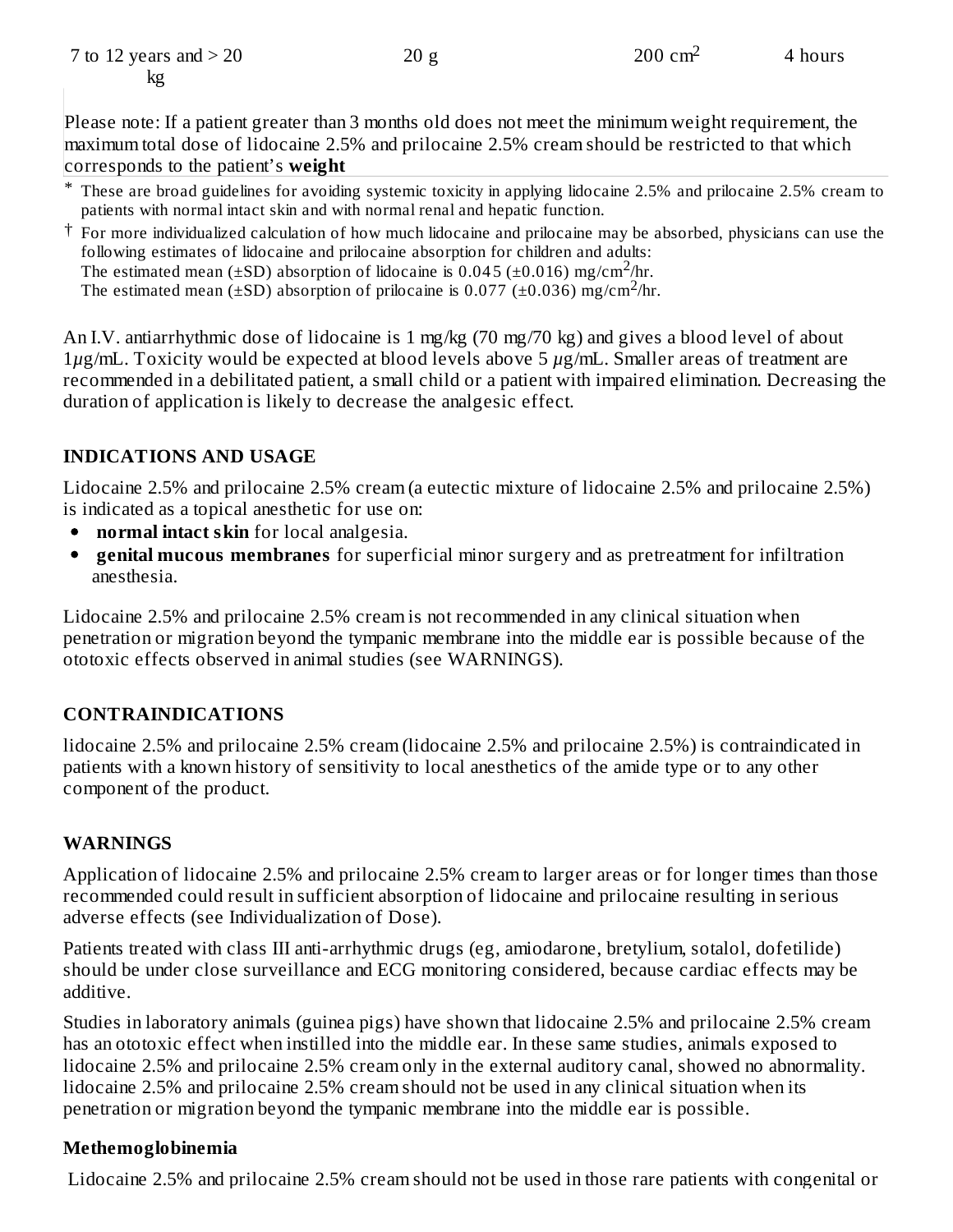Lidocaine 2.5% and prilocaine 2.5% cream should not be used in those rare patients with congenital or idiopathic methemoglobinemia and in infants under the age of twelve months who are receiving treatment with methemoglobin-inducing agents.

Very young patients or patients with glucose-6-phosphate dehydrogenase deficiencies are more susceptible to methemoglobinemia.

Patients taking drugs associated with drug-induced methemoglobinemia such as sulfonamides, acetaminophen, acetanilid, aniline dyes, benzocaine, chloroquine, dapsone, naphthalene, nitrates and nitrites, nitrofurantoin, nitroglycerin, nitroprusside, pamaquine, paraaminosalicylic acid, phenacetin, phenobarbital, phenytoin, primaquine, quinine, are also at greater risk for developing methemoglobinemia.

There have been reports of significant methemoglobinemia (20-30%) in infants and children following excessive applications of lidocaine 2.5% and prilocaine 2.5% cream. These cases involved the use of large doses, larger than recommended areas of application, or infants under the age of 3 months who did not have fully mature enzyme systems. In addition, a few of these cases involved the concomitant administration of methemoglobin-inducing agents. Most patients recovered spontaneously after removal of the cream. Treatment with IV methylene blue may be effective if required.

Physicians are cautioned to make sure that parents or other caregivers understand the need for careful application of lidocaine 2.5% and prilocaine 2.5% cream, to ensure that the doses and areas of application recommended in Table 2 are not exceeded (especially in children under the age of 3 months) and to limit the period of application to the minimum required to achieve the desired anesthesia.

Neonates and infants up to 3 months of age should be monitored for Met-Hb levels before, during, and after the application of lidocaine 2.5% and prilocaine 2.5% cream, provided the test results can be obtained quickly.

# **PRECAUTIONS**

## **General:**

Repeated doses of lidocaine 2.5% and prilocaine 2.5% cream may increase blood levels of lidocaine and prilocaine. lidocaine 2.5% and prilocaine 2.5% cream should be used with caution in patients who may be more sensitive to the systemic effects of lidocaine and prilocaine including acutely ill, debilitated, or elderly patients.

Lidocaine 2.5% and prilocaine 2.5% cream should not be applied to open wounds.

Care should be taken not to allow lidocaine 2.5% and prilocaine 2.5% cream to come in contact with the eye because animal studies have demonstrated severe eye irritation. Also the loss of protective reflexes can permit corneal irritation and potential abrasion. Absorption of lidocaine 2.5% and prilocaine 2.5% cream in conjunctival tissues has not been determined. If eye contact occurs, immediately wash out the eye with water or saline and protect the eye until sensation returns.

Patients allergic to paraaminobenzoic acid derivatives (procaine, tetracaine, benzocaine, etc.) have not shown cross sensitivity to lidocaine and/or prilocaine; however, lidocaine 2.5% and prilocaine 2.5% cream should be used with caution in patients with a history of drug sensitivities, especially if the etiologic agent is uncertain.

Patients with severe hepatic disease, because of their inability to metabolize local anesthetics normally, are at greater risk of developing toxic plasma concentrations of lidocaine and prilocaine.

Lidocaine and prilocaine have been shown to inhibit viral and bacterial growth. The effect of lidocaine 2.5% and prilocaine 2.5% cream on **intradermal** injections of **live** vaccines has not been determined.

## **Information for Patients:**

When lidocaine 2.5% and prilocaine 2.5% cream is used, the patient should be aware that the production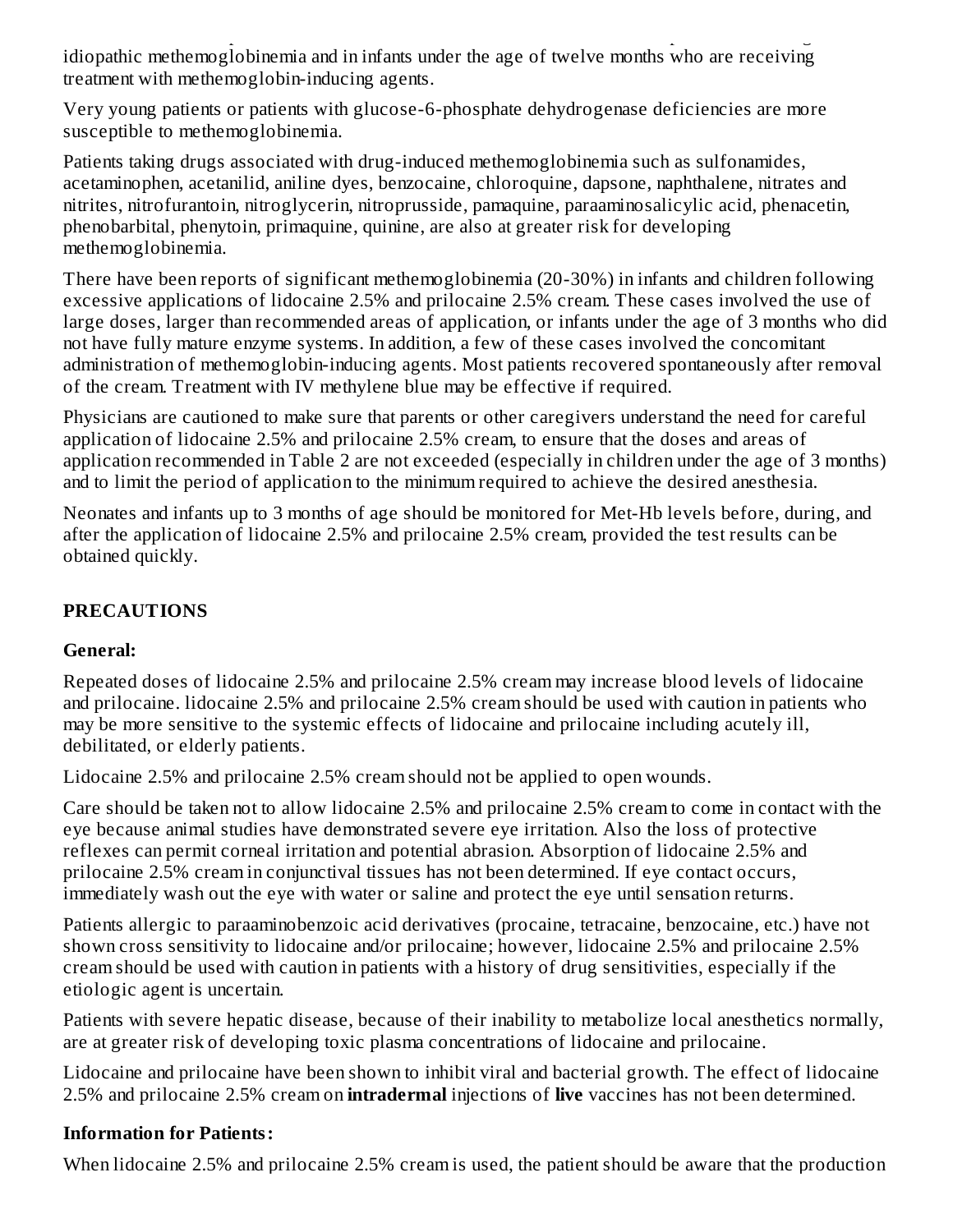of dermal analgesia may be accompanied by the block of all sensations in the treated skin. For this reason, the patient should avoid inadvertent trauma to the treated area by scratching, rubbing, or exposure to extreme hot or cold temperatures until complete sensation has returned.

Lidocaine 2.5% and prilocaine 2.5% cream should not be applied near the eyes or on open wounds.

## **Drug Interactions:**

Lidocaine 2.5% and prilocaine 2.5% cream should be used with caution in patients receiving Class I antiarrhythmic drugs (such as tocainide and mexiletine) since the toxic effects are additive and potentially synergistic.

#### **Prilocaine may contribute to the formation of methemoglobin in patients treated with other drugs known to caus e this condition** (see Methemoglobinemia subsection of WARNINGS).

Specific interaction studies with lidocaine/prilocaine and class III anti-arrhythmic drugs (eg, amiodarone, bretylium, sotalol, dofetilide) have not been performed, but caution is advised (see WARNINGS).

Should lidocaine 2.5% and prilocaine 2.5% cream be used concomitantly with other products containing lidocaine and/or prilocaine, cumulative doses from all formulations must be considered.

#### **Carcinogenesis, Mutagenesis, Impairment of Fertility**

*Carcinogenesis:* Long-term studies in animals designed to evaluate the carcinogenic potential of lidocaine and prilocaine have not been conducted.

Metabolites of prilocaine have been shown to be carcinogenic in laboratory animals. In the animal studies reported below, doses or blood levels are compared with the Single Dermal Administration  $(SDA)$  of 60 g of lidocaine 2.5% and prilocaine 2.5% cream to 400 cm<sup>2</sup> for 3 hours to a small person (50 kg). The typical application of lidocaine 2.5% and prilocaine 2.5% cream for one or two treatments for venipuncture sites (2.5 or 5 g) would be 1/24 or 1/12 of that dose in an adult or about the same mg/kg dose in an infant.

Chronic oral toxicity studies of *ortho*-toluidine, a metabolite of prilocaine, in mice (450 to 7,200 mg/m<sup>2</sup>; 60 to 960 times SDA) and rats (900 to 4,800 mg/m<sup>2</sup>; 60 to 320 times SDA) have shown that *ortho*-toluidine is a carcinogen in both species. The tumors included hepatocarcinomas/adenomas in female mice, multiple occurrences of hemangiosarcomas/hemangiomas in both sexes of mice, sarcomas of multiple organs, transitional-cell carcinomas/papillomas of urinary bladder in both sexes of rats, subcutaneous fibromas/fibrosarcomas and mesotheliomas in male rats, and mammary gland fibroadenomas/adenomas in female rats. The lowest dose tested (450 mg/m<sup>2</sup> in mice, 900 mg/m<sup>2</sup> in rats, 60 times SDA) was carcinogenic in both species. Thus the no-effect dose must be less than 60 times SDA. The animal studies were conducted at 150 to 2,400 mg/kg in mice and at 150 to 800 mg/kg in rats. The dosages have been converted to mg/m<sup>2</sup> for the SDA calculations above.

*Mutagenesis***:** The mutagenic potential of lidocaine HCl has been tested in a bacterial reverse (Ames) assay test in *Salmonella*, an *in vitro* chromosomal aberration assay using human lymphocytes and in an *in vivo* micronucleus test in mice. There was no indication of mutagenicity or structural damage to chromosomes in these tests.

*Ortho*-toluidine, a metabolite of prilocaine at a concentration of 0.5 mcg/mL was genotoxic in Escherichia coli DNA repair and phage-induction assays. Urine concentrates from rats treated with *ortho*-toluidine (300 mg/kg orally; 300 times SDA) were mutagenic when examined in *Salmonella typhimurium* in the presence of metabolic activation. Several other tests on *ortho*-toluidine, including reverse mutations in five different *Salmonella typhimurium* strains in the presence or absence of metabolic activation and a study to detect single strand breaks in DNA of V79 Chinese hamster cells, were negative.

*Impairment of Fertility:* See Use in Pregnancy.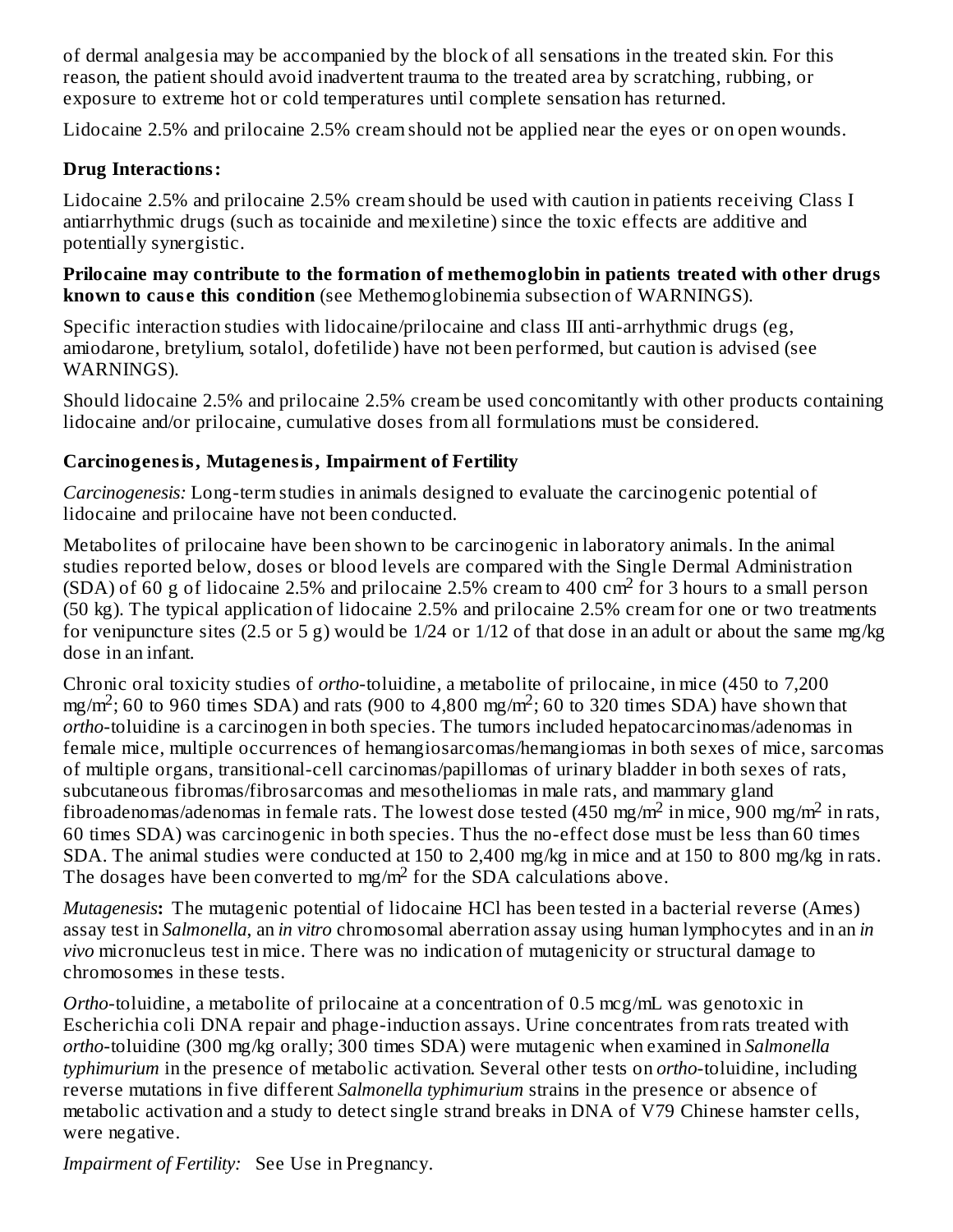## **Us e in Pregnancy: Teratogenic Effects: Pregnancy Category B.**

Reproduction studies with lidocaine have been performed in rats and have revealed no evidence of harm to the fetus (30 mg/kg subcutaneously; 22 times SDA). Reproduction studies with prilocaine have been performed in rats and have revealed no evidence of impaired fertility or harm to the fetus (300 mg/kg intramuscularly; 188 times SDA). There are, however, no adequate and well-controlled studies in pregnant women. Because animal reproduction studies are not always predictive of human response, lidocaine 2.5% and prilocaine 2.5% cream should be used during pregnancy only if clearly needed.

Reproduction studies have been performed in rats receiving subcutaneous administration of an aqueous mixture containing lidocaine HCl and prilocaine HCl at 1:1 (w/w). At 40 mg/kg each, a dose equivalent to 29 times SDA lidocaine and 25 times SDA prilocaine, no teratogenic, embryotoxic or fetotoxic effects were observed.

## **Labor and Delivery:**

Neither lidocaine nor prilocaine are contraindicated in labor and delivery. Should lidocaine 2.5% and prilocaine 2.5% cream be used concomitantly with other products containing lidocaine and/or prilocaine, cumulative doses from all formulations must be considered.

## **Nursing Mothers:**

Lidocaine, and probably prilocaine, are excreted in human milk. Therefore, caution should be exercised when lidocaine 2.5% and prilocaine 2.5% cream is administered to a nursing mother since the milk: plasma ratio of lidocaine is 0.4 and is not determined for prilocaine.

## **Pediatric Us e:**

Controlled studies of lidocaine 2.5% and prilocaine 2.5% cream in children under the age of seven years have shown less overall benefit than in older children or adults. These results illustrate the importance of emotional and psychological support of younger children undergoing medical or surgical procedures.

Lidocaine 2.5% and prilocaine 2.5% cream should be used with care in patients with conditions or therapy associated with methemoglobinemia (see Methemoglobinemia subsection of WARNINGS).

When using lidocaine 2.5% and prilocaine 2.5% cream in young children, especially infants under the age of 3 months, care must be taken to insure that the caregiver understands the need to limit the dose and area of application, and to prevent accidental ingestion (see DOSAGE AND ADMINISTRATION and Methemoglobinemia).

#### **In neonates (minimum gestation age: 37 weeks) and children weighing less than 20 kg, the area and duration of application should be limited (s ee TABLE 2 in Individualization of Dos e).**

Studies have not demonstrated the efficacy of lidocaine 2.5% and prilocaine 2.5% cream for heel lancing in neonates.

## **Geriatric Us e:**

Of the total number of patients in clinical studies of lidocaine 2.5% and prilocaine 2.5% cream, 180 were age 65 to 74 and 138 were 75 and over. No overall differences in safety or efficacy were observed between these patients and younger patients. Other reported clinical experience has not identified differences in responses between the elderly and younger patients, but greater sensitivity of some older individuals cannot be ruled out.

Plasma levels of lidocaine and prilocaine in geriatric and non-geriatric patients following application of a thick layer of lidocaine 2.5% and prilocaine 2.5% cream are very low and well below potentially toxic levels. However, there are no sufficient data to evaluate quantitative differences in systemic plasma levels of lidocaine and prilocaine between geriatric and non-geriatric patients following application of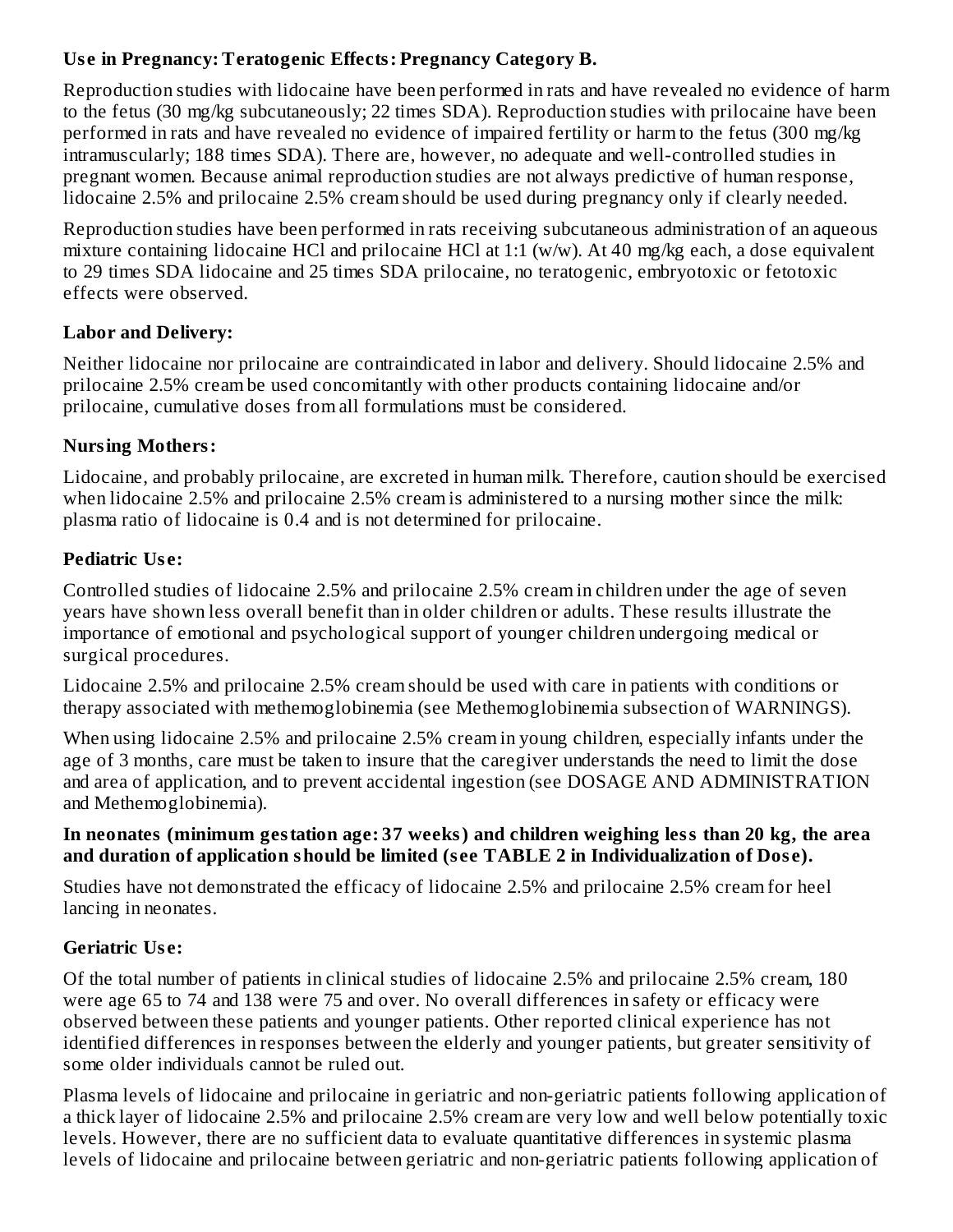lidocaine 2.5% and prilocaine 2.5% cream.

Consideration should be given for those elderly patients who have enhanced sensitivity to systemic absorption. (See PRECAUTIONS.)

After intravenous dosing, the elimination half-life of lidocaine is significantly longer in elderly patients (2.5 hours) than in younger patients (1.5 hours). (See CLINICAL PHARMACOLOGY.)

# **ADVERSE REACTIONS**

To report SUSPECTED ADVERSE REACTIONS, contact Hi-Tech Pharmacal Co., Inc. at 1-800-262- 9010 or FDA at 1-800-FDA-1088 or www.fda.gov/medwatch.

**Localized Reactions:** During or immediately after treatment with lidocaine 2.5% and prilocaine 2.5% cream on intact skin, the skin at the site of treatment may develop erythema or edema or may be the locus of abnormal sensation. Rare cases of discrete purpuric or petechial reactions at the application site have been reported. Rare cases of hyperpigmentation following the use of lidocaine 2.5% and prilocaine 2.5% cream have been reported. The relationship to lidocaine 2.5% and prilocaine 2.5% cream or the underlying procedure has not been established. In clinical studies on intact skin involving over 1,300 lidocaine 2.5% and prilocaine 2.5% cream-treated subjects, one or more such local reactions were noted in 56% of patients, and were generally mild and transient, resolving spontaneously within 1 or 2 hours. There were no serious reactions that were ascribed to lidocaine 2.5% and prilocaine 2.5% cream.

Two recent reports describe blistering on the foreskin in neonates about to undergo circumcision. Both neonates received 1.0 g of lidocaine 2.5% and prilocaine 2.5% cream.

In patients treated with lidocaine 2.5% and prilocaine 2.5% cream on intact skin, local effects observed in the trials included: paleness (pallor or blanching) 37%, redness (erythema) 30%, alterations in temperature sensations 7%, edema 6%, itching 2% and rash, less than 1%.

In clinical studies on genital mucous membranes involving 378 lidocaine 2.5% and prilocaine 2.5% cream-treated patients, one or more application site reactions, usually mild and transient, were noted in 41% of patients. The most common application site reactions were redness (21%), burning sensation (17%) and edema (10%).

**Allergic Reactions:** Allergic and anaphylactoid reactions associated with lidocaine or prilocaine can occur. They are characterized by urticaria, angioedema, bronchospasm, and shock. If they occur they should be managed by conventional means. The detection of sensitivity by skin testing is of doubtful value.

**Systemic (Dos e Related) Reactions:** Systemic adverse reactions following appropriate use of lidocaine 2.5% and prilocaine 2.5% cream are unlikely due to the small dose absorbed (see Pharmacokinetics subsection of CLINICAL PHARMACOLOGY). Systemic adverse effects of lidocaine and/or prilocaine are similar in nature to those observed with other amide local anesthetic agents including CNS excitation and/or depression (light-headedness, nervousness, apprehension, euphoria, confusion, dizziness, drowsiness, tinnitus, blurred or double vision, vomiting, sensations of heat, cold or numbness, twitching, tremors, convulsions, unconsciousness, respiratory depression and arrest). Excitatory CNS reactions may be brief or not occur at all, in which case the first manifestation may be drowsiness merging into unconsciousness. Cardiovascular manifestations may include bradycardia, hypotension and cardiovascular collapse leading to arrest.

# **OVERDOSAGE**

Peak blood levels following a 60 g application to 400  $\rm cm^2$  of intact skin for 3 hours are 0.05 to 0.16 *µ*g/mL for lidocaine and 0.02 to 0.10 *µ*g/mL for prilocaine. Toxic levels of lidocaine (> 5 *µ*g/mL) and/or prilocaine (> 6*µ*g/mL) cause decreases in cardiac output, total peripheral resistance and mean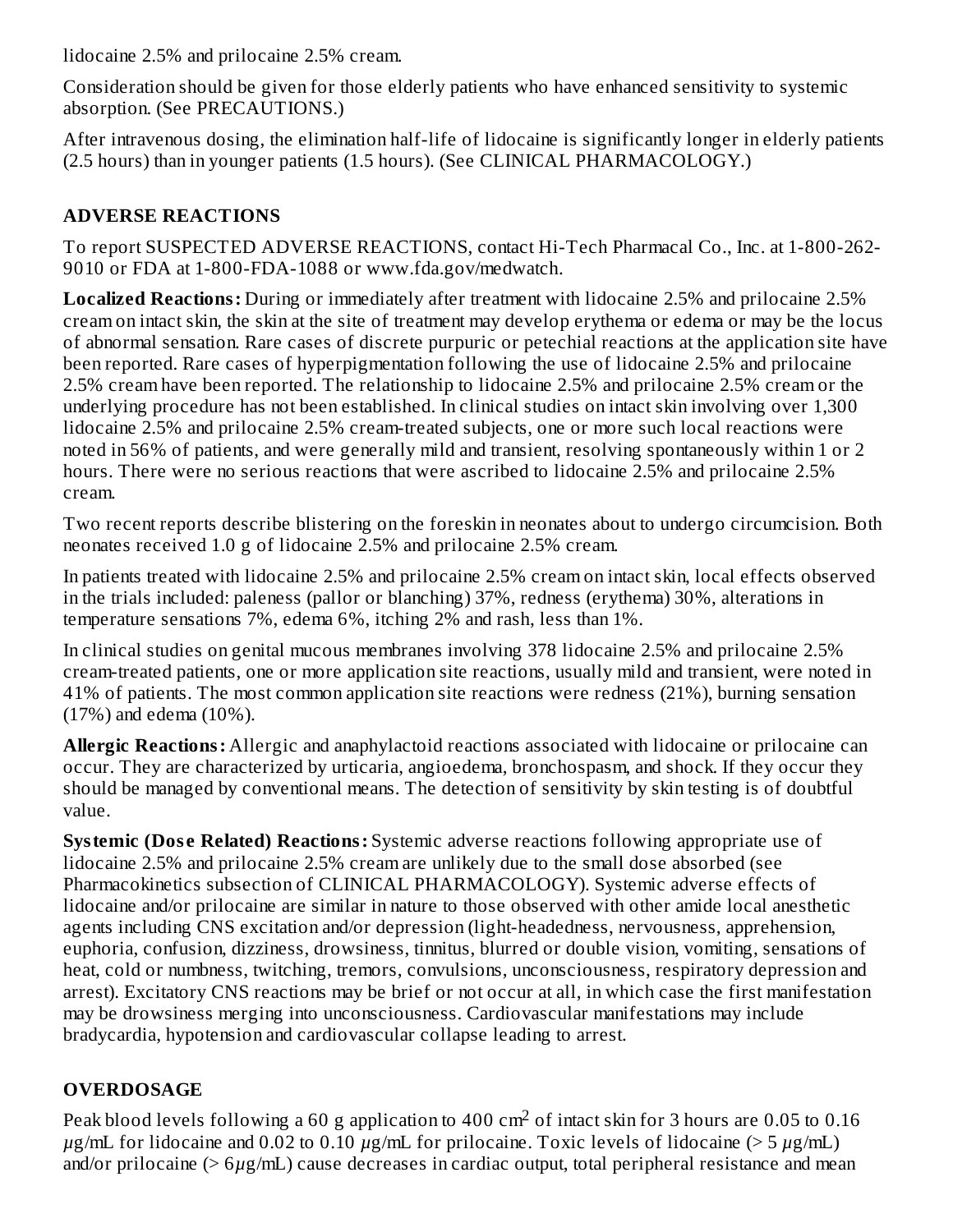arterial pressure. These changes may be attributable to direct depressant effects of these local anesthetic agents on the cardiovascular system. In the absence of massive topical overdose or oral ingestion, evaluation should include evaluation of other etiologies for the clinical effects or overdosage from other sources of lidocaine, prilocaine or other local anesthetics. Consult the package inserts for parenteral Xylocaine (lidocaine HCl) or Citanest (prilocaine HCl) for further information for the management of overdose.

# **DOSAGE AND ADMINISTRATION**

#### **Adult Patients − Intact Skin**

- A thick layer of lidocaine 2.5% and prilocaine 2.5% cream is applied to intact skin and covered with an occlusive dressing (see INSTRUCTIONS FOR APPLICATION: ).
- **Minor Dermal Procedures:** For minor procedures such as intravenous cannulation and venipuncture, apply 2.5 grams of lidocaine 2.5% and prilocaine 2.5% cream (1/2 the 5 g tube) over 20 to 25 cm<sup>2</sup> of skin surface for at least 1 hour. In controlled clinical trials using lidocaine 2.5% and prilocaine 2.5% cream, two sites were usually prepared in case there was a technical problem with cannulation or venipuncture at the first site.
- **Major Dermal Procedures:** For more painful dermatological procedures involving a larger skin area such as split thickness skin graft harvesting, apply 2 grams of lidocaine 2.5% and prilocaine 2.5% cream per 10 cm<sup>2</sup> of skin and allow to remain in contact with the skin for at least 2 hours.
- **Adult Male Genital Skin:** As an adjunct prior to local anesthetic infiltration, apply a thick layer of lidocaine 2.5% and prilocaine 2.5% cream  $(1 \text{ g}/10 \text{ cm}^2)$  to the skin surface for 15 minutes. Local anesthetic infiltration should be performed immediately after removal of lidocaine 2.5% and prilocaine 2.5% cream.

Dermal analgesia can be expected to increase for up to 3 hours under occlusive dressing and persist for 1 to 2 hours after removal of the cream. The amount of lidocaine and prilocaine absorbed during the period of application can be estimated from the information in Table 2, \*\* footnote, in Individualization of Dose.

## **Adult Female Patients − Genital Mucous Membranes**

For minor procedures on the female external genitalia, such as removal of condylomata acuminata, as well as for use as pretreatment for anesthetic infiltration, apply a thick layer (5-10 grams) of lidocaine 2.5% and prilocaine 2.5% cream for 5 to 10 minutes.

Occlusion is not necessary for absorption, but may be helpful to keep the cream in place. Patients should be lying down during the lidocaine 2.5% and prilocaine 2.5% cream application, especially if no occlusion is used. The procedure or the local anesthetic infiltration should be performed immediately after the removal of lidocaine 2.5% and prilocaine 2.5% cream.

## **Pediatric Patients − Intact Skin**

The following are the maximum recommended doses, application areas and application times for lidocaine 2.5% and prilocaine 2.5% cream based on a child's age and weight:

| Age and Body Weight Maximum Total Dose of lidocaine 2.5% |     | <b>Maximum</b>     | Maximum            |  |
|----------------------------------------------------------|-----|--------------------|--------------------|--|
| <b>Requirements</b>                                      |     | <b>Application</b> | <b>Application</b> |  |
| and prilocaine 2.5% cream                                |     | Area               | Time               |  |
| 0 up to 3 months or $\leq$ 5<br>$l_{\tau \sim}$          | 1 g | $10 \text{ cm}^2$  | 1 hour             |  |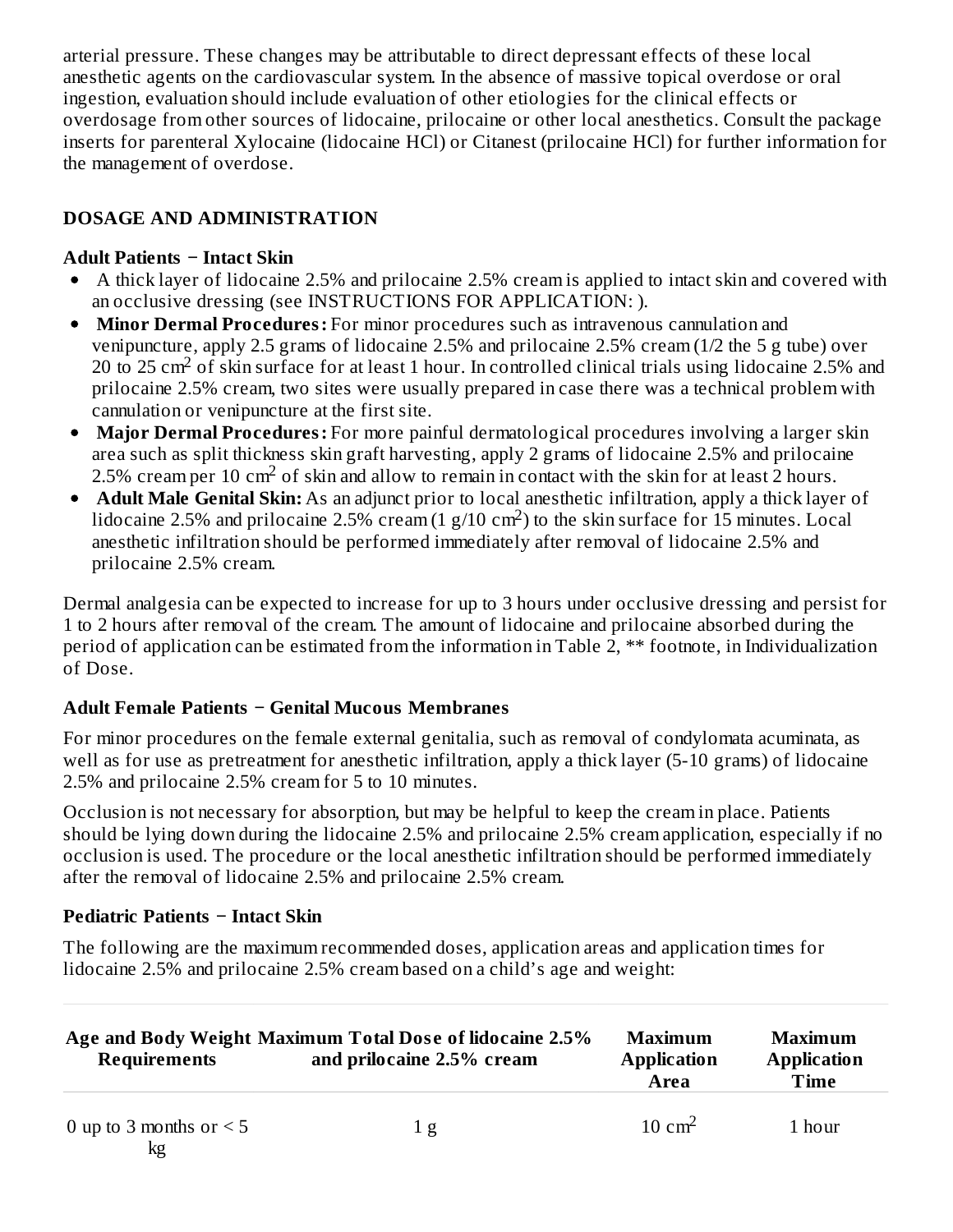| 3 up to 12 months and $>$<br>$5 \text{ kg}$ | 2g   | $20 \text{ cm}^2$  | 4 hours |
|---------------------------------------------|------|--------------------|---------|
| 1 to 6 years and $>$ 10<br>kg               | 10 g | $100 \text{ cm}^2$ | 4 hours |
| 7 to 12 years and $>$ 20<br>kg              | 20 g | $200 \text{ cm}^2$ | 4 hours |

Please note: If a patient greater than 3 months old does not meet the minimum weight requirement, the maximum total dose of lidocaine 2.5% and prilocaine 2.5% cream should be restricted to that which corresponds to the patient's **weight**. (see INSTRUCTIONS FOR APPLICATION).

Practitioners should carefully instruct caregivers to avoid application of excessive amounts of lidocaine 2.5% and prilocaine 2.5% cream (see PRECAUTIONS).

When applying lidocaine 2.5% and prilocaine 2.5% cream to the skin of young children, care must be taken to maintain careful observation of the child to prevent accidental ingestion of lidocaine 2.5% and prilocaine 2.5% cream or the occlusive dressing. A secondary protective covering to prevent inadvertent disruption of the application site may be useful.

#### **Lidocaine 2.5% and prilocaine 2.5% cream should not be us ed in neonates with a gestational age less than 37 weeks nor in infants under the age of 12 months who are receiving treatment with methemoglobin-inducing agents (s ee Methemoglobinemia subs ection of WARNINGS).**

When lidocaine 2.5% and prilocaine 2.5% cream (lidocaine 2.5% and prilocaine 2.5%) is used concomitantly with other products containing local anesthetic agents, the amount absorbed from all formulations must be considered (see Individualization of Dose). The amount absorbed in the case of lidocaine 2.5% and prilocaine 2.5% cream is determined by the area over which it is applied and the duration of application under occlusion (see Table 2, \*\* footnote, in Individualization of Dose).

Although the incidence of systemic adverse reactions with lidocaine 2.5% and prilocaine 2.5% cream is very low, caution should be exercised, particularly when applying it over large areas and leaving it on for longer than 2 hours. The incidence of systemic adverse reactions can be expected to be directly proportional to the area and time of exposure (see Individualization of Dose).

## **HOW SUPPLIED**

Lidocaine 2.5% and Prilocaine 2.5% Cream is available as the following:

NDC 33261-0591-01 30 gram tube, box of 1

# **NOT FOR OPHTALMIC USE.**

## **KEEP CONTAINER TIGHTLY CLOSED AT ALL TIMES WHEN NOT IN USE.**

Store at controlled room temperature 15° to 30°C (59° to 86°F) [see USP].

Manufactured by:

Hi-Tech Pharmacal Co., Inc.

Amityville, NY 11701

Rev. 667:02 7/09

MG #16518

## **INSTRUCTIONS FOR APPLICATION:**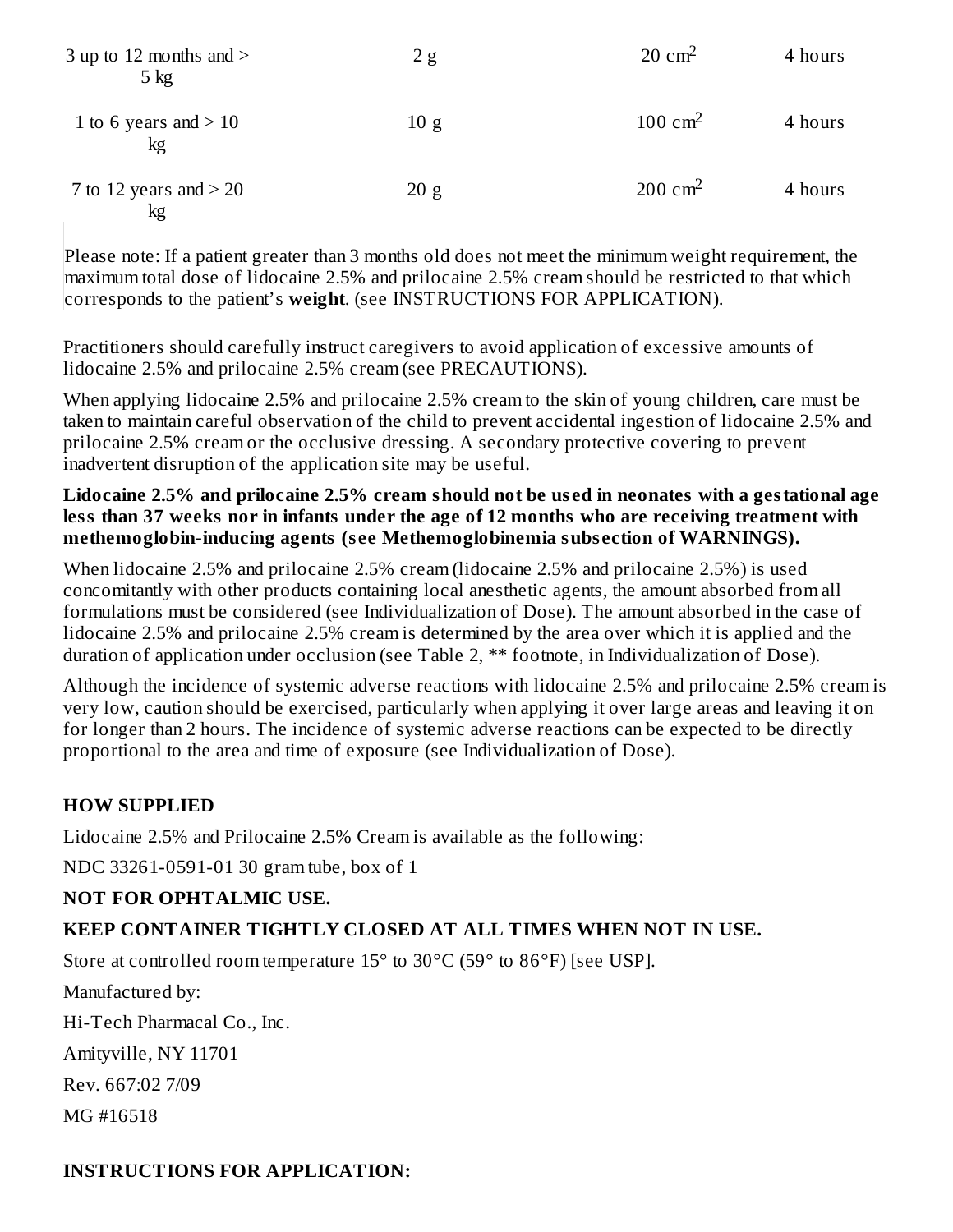To measure 1 gram of lidocaine 2.5% and prilocaine 2.5% cream, the cream should be gently squeezed out of the tube as a narrow strip that is 1.45 inches (3.7 cm) long and 0.26 inches (6.6 mm) wide. The strip of lidocaine 2.5% and prilocaine 2.5% cream should be contained within the lines of the diagram shown below.

 $\approx$  1 g strip

1.45 X 0.26 inches

Use the number of strips that equals your dose, like the examples in the table below.

Dosing Information  $1 \text{ gram} = 1 \text{ strip}$  $2 \text{ grams} = 2 \text{ strips}$  $2.5$  grams =  $2.5$  strips

For adult and pediatric patients, apply ONLY as prescribed by your physician.

If your child is below the age of 3 months or small for their age, please inform your doctor before applying lidocaine 2.5% and prilocaine 2.5% cream, which can be harmful, if applied over too much skin at one time in young children.

When applying lidocaine 2.5% and prilocaine 2.5% cream to the intact skin of young children, it is important that they be carefully observed by an adult in order to prevent the accidental ingestion of or eye contact with lidocaine 2.5% and prilocaine 2.5% cream.

Lidocaine 2.5% and prilocaine 2.5% cream must be applied to intact skin at least 1 hour before the start of a routine procedure and for 2 hours before the start of a painful procedure. A protective covering of the cream is not necessary for absorption but may be helpful to keep the cream in place.

If using a protective covering, your doctor will remove it, wipe off the lidocaine 2.5% and prilocaine 2.5% cream, clean the entire area with an antiseptic solution before the procedure. The duration of effective skin anesthesia will be at least 1 hour after removal of the protective covering.

# **PRECAUTIONS**

- **Do not apply near eyes or on open wounds**.
- **Keep out of reach of children.**
- If your child becomes very dizzy, excessively sleepy, or develops duskiness of the face or lips after applying lidocaine 2.5% and prilocaine 2.5% cream, remove the cream and contact the child's physician at once.

Call your doctor for medical advice about side effects. You may report side effects to Hi-Tech Pharmacal Co., Inc. at 1-800-262-9010 or FDA at 1-800-FDA-1088.

Manufactured by:

Hi-Tech Pharmacal Co., Inc.

Amityville, NY 11701

Repackaged By : Aidarex Pharmaceuticals LLC, Corona, CA 92880

Rev. 667:02 7/09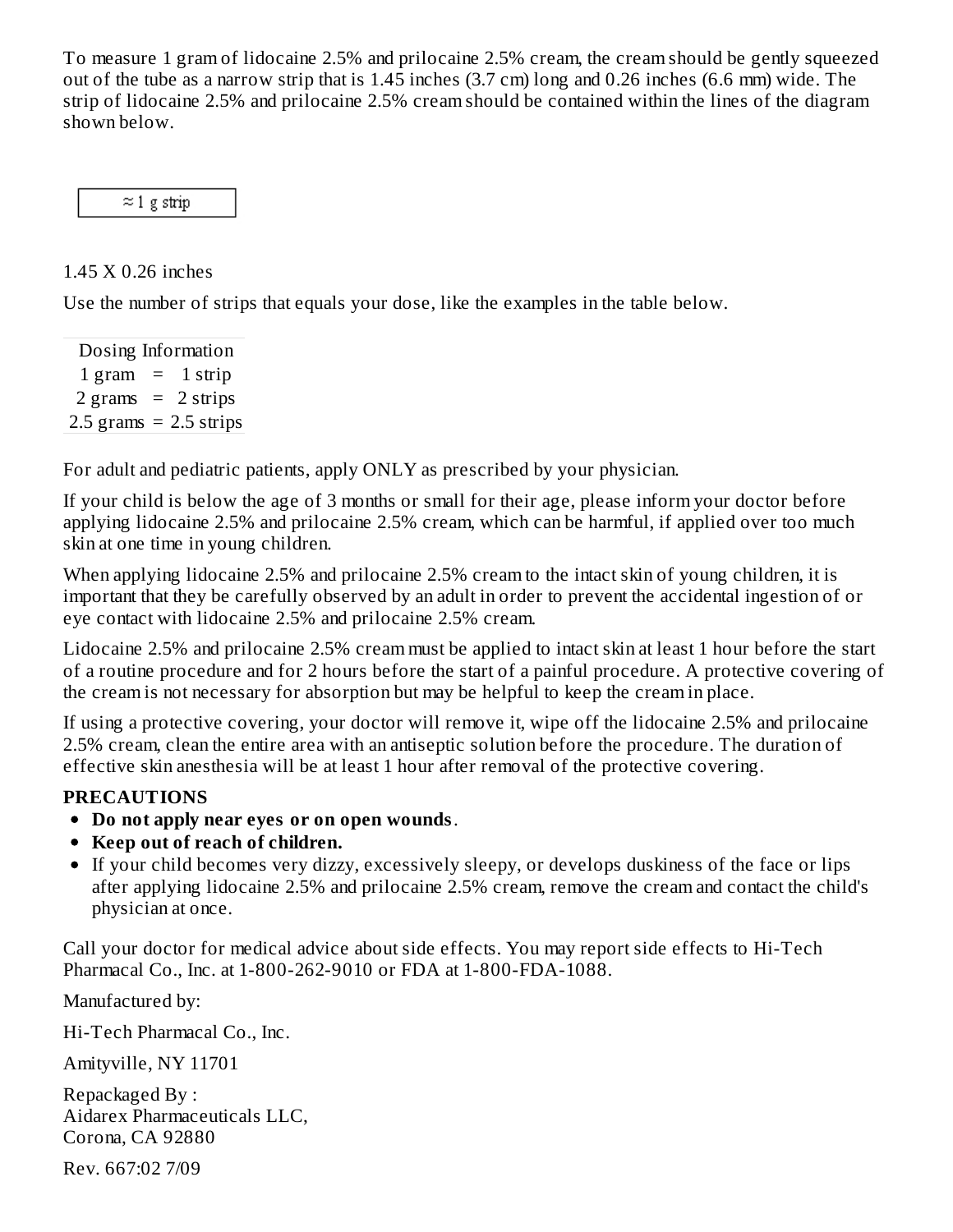#### **PRINCIPAL DISPLAY PANEL**

| FREACHOF<br>- 30C (59-86F)                                                                                                        | Packaged and<br>Distributed by: | AIDAREX PHARMACEUTICALS LLC.                   | <b>LIDOCAINEPRILOCAINE</b><br>胃<br>2.5% / 2.5%<br>⊢<br><b>TIEN</b><br>NDC: 33261-0591-01 |                     |                                                                                       |
|-----------------------------------------------------------------------------------------------------------------------------------|---------------------------------|------------------------------------------------|------------------------------------------------------------------------------------------|---------------------|---------------------------------------------------------------------------------------|
| WITHOUT<br>ă<br>é                                                                                                                 |                                 |                                                | <b>LIDOCAINE/PRILOCAINE</b>                                                              | 0000                | 30G<br>HLRU<br>RX.<br>QLS0000<br>ă<br>LIDOCAINE/PRILOCAINE<br>2.5% / 2.5%             |
| 出演の法典<br>2.5% /2.5%                                                                                                               |                                 |                                                | EACH GRAM CONTAINS THE FOLLOWING<br><b>ACTIVE INGREDIENTS:</b><br>LIDOCAINE25 MG         | aLSi                | NDC: 33261-0591-01<br>30G<br><b>RX</b><br>QLS0000                                     |
| CAUTION: FEDERAL LAW PROHIBITS DISPENSING<br>PRESCRIPTION: SEE PACKAGE INSERT.KEEP OUT<br>CHILDREN: STORE AT CONTROLLED ROOM TEMP |                                 | 30 G                                           | PRILOCAINE25MG<br>ΧŘ<br><b>CREAM</b>                                                     |                     | <b>LIDOCAINE/PRILOCAINE</b><br><b>ART</b><br>2.5% / 2.5%<br>NDC: 33261-0591-01<br>30G |
|                                                                                                                                   | 医齿                              | <b>GENERIC FOR: EMLA</b><br>NDC: 33261-0591-01 | <b>TIMES DAILY</b><br>APPLY<br>APLIQUE                                                   | <b>VECES AL DIA</b> | QLS0000<br>RX.<br>PГL<br><b>LIDOCAINE/PRILOCAINE</b>                                  |
| MFG: HI TECH PHARMACEUTICAL AMITYVILLE, NY 11701                                                                                  |                                 |                                                |                                                                                          |                     | 2.5% / 2.5%<br>Ξ<br>HLRL<br>NDC: 33261-0591-01<br>30G<br>œ<br>QLS0000<br>RX.          |

#### NDC 33261-0591-01

#### **Lidocaine 2.5% and Prilocaine 2.5% Cream**

#### **Rx only**

#### **30 Grams**

**NOTE TO PHARMACIST:** Please dispense this tube of Lidocaine 2.5% and Prilocaine 2.5% Cream in a child-resistant container with the application instructions, which are contained in the Lidocaine 2.5% and Prilocaine 2.5% prescribing information enclosed. (See opposite panel for additional information.)

Manufactured by:

HI-TECH PHARMACAL CO., INC.

Amityville, NY 11701

Repackaged By : Aidarex Pharmaceuticals LLC, Corona, CA 92880

Rev. 667:03 9/12

| <b>LIDOCAINE AND PRILOCAINE</b>        |                         |                           |                              |  |  |  |
|----------------------------------------|-------------------------|---------------------------|------------------------------|--|--|--|
| lidocaine and prilocaine cream         |                         |                           |                              |  |  |  |
|                                        |                         |                           |                              |  |  |  |
| <b>Product Information</b>             |                         |                           |                              |  |  |  |
| <b>Product Type</b>                    | HUMAN PRESCRIPTION DRUG | <b>Item Code (Source)</b> | NDC:33261-591(NDC:50383-667) |  |  |  |
| <b>Route of Administration</b>         | TOPICAL                 |                           |                              |  |  |  |
|                                        |                         |                           |                              |  |  |  |
|                                        |                         |                           |                              |  |  |  |
| <b>Active Ingredient/Active Moiety</b> |                         |                           |                              |  |  |  |